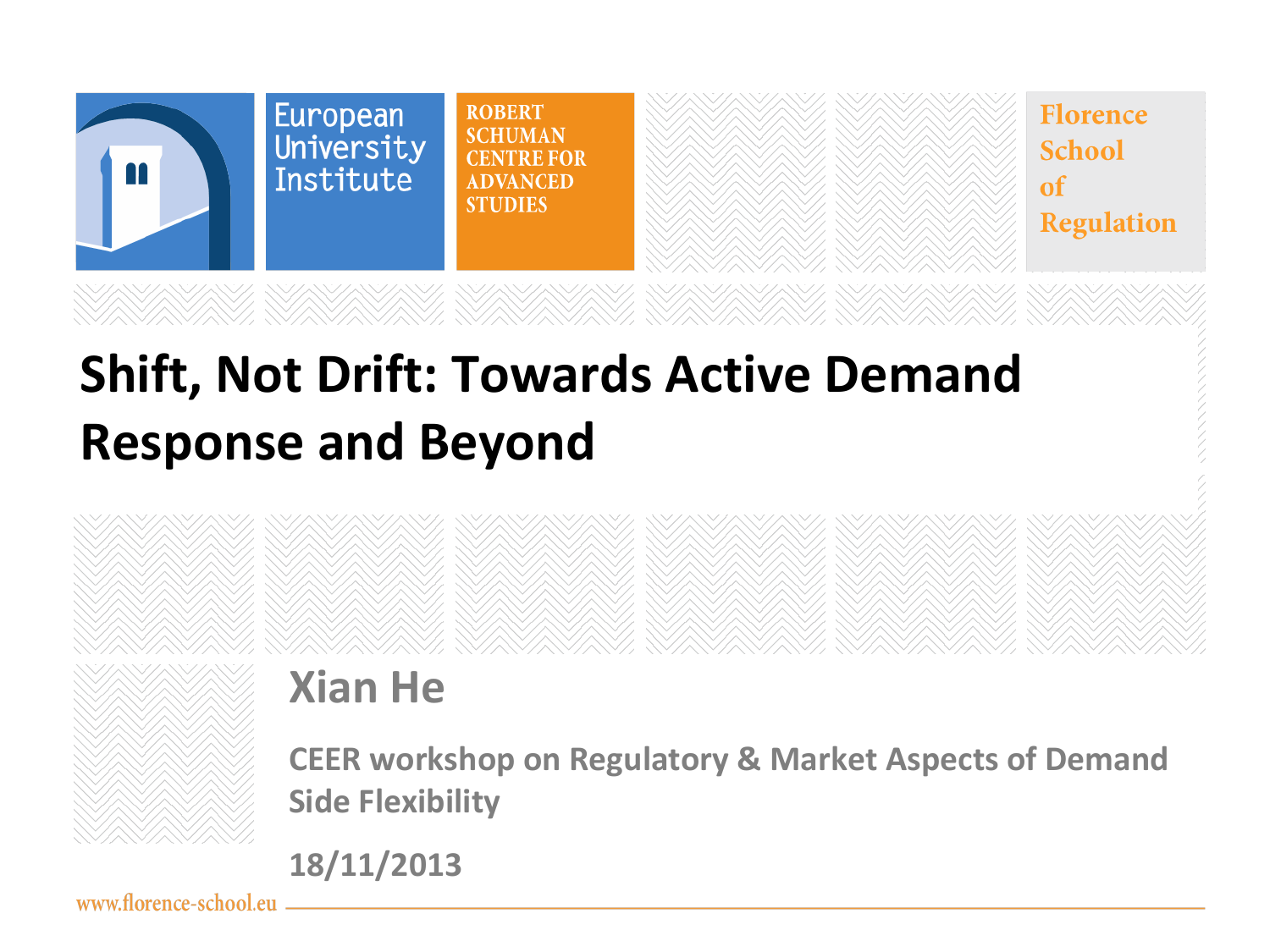#### **Why active demand response?**

### **…The flexibility challenge**

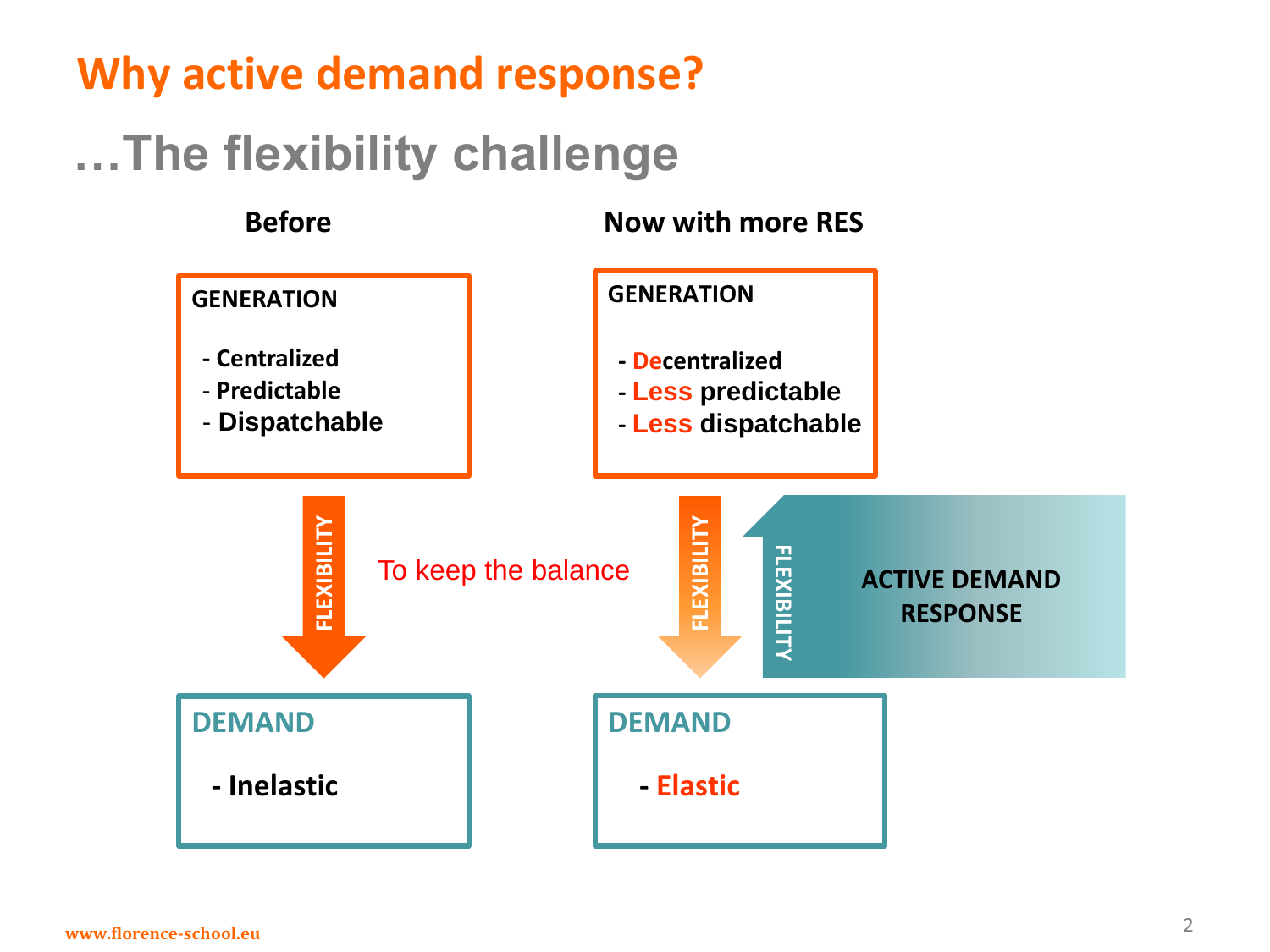# **Hardware is in progress, but …**

#### **Are energy consumers ready to be active today?**



### **No future for demand response!!**

#### **We challenge this view**

**www.florence-school.eu**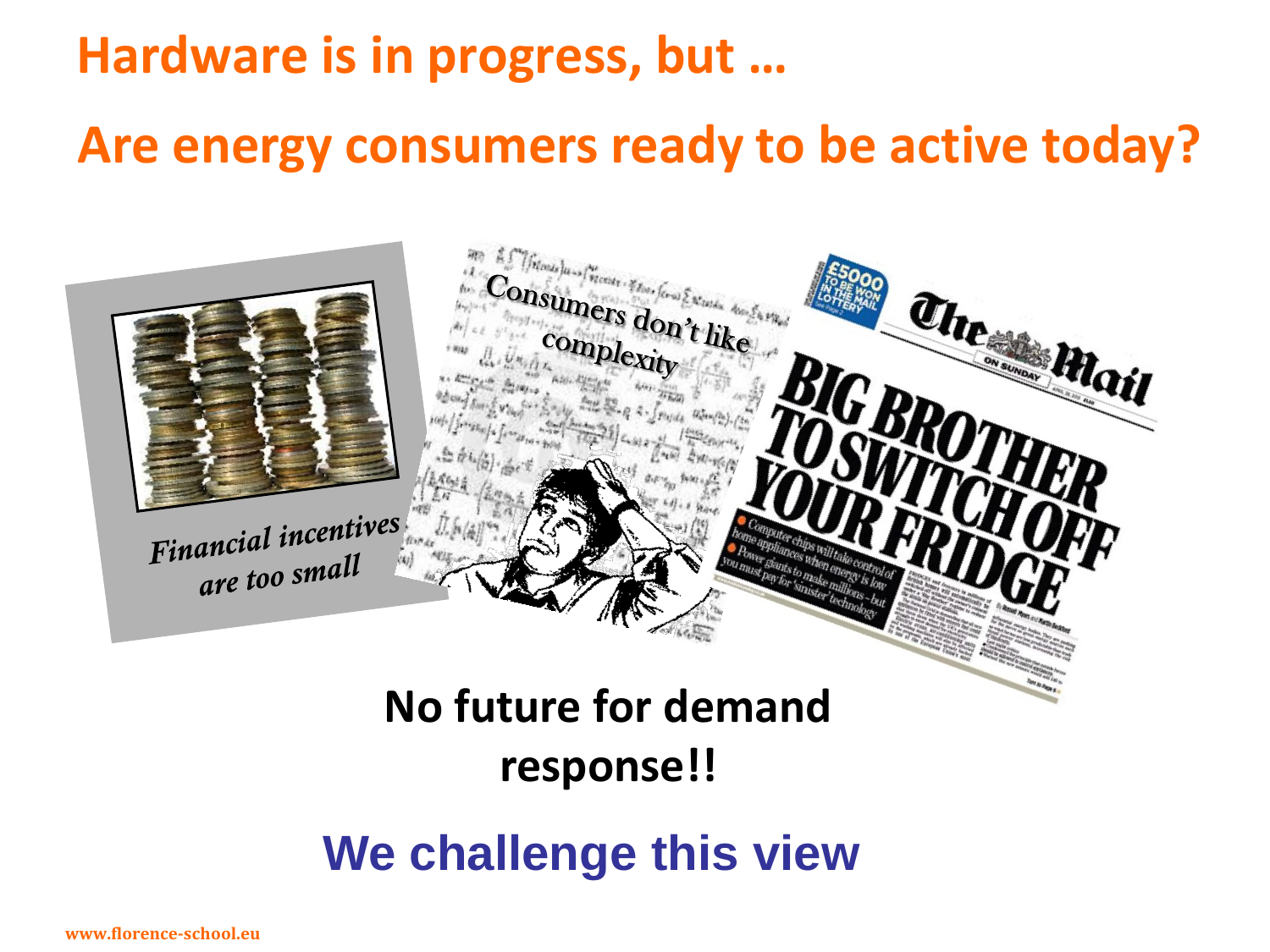## **How consumers will be engaged?**



We assess the interaction between contracts and consumers to better understand how to mobilize consumers.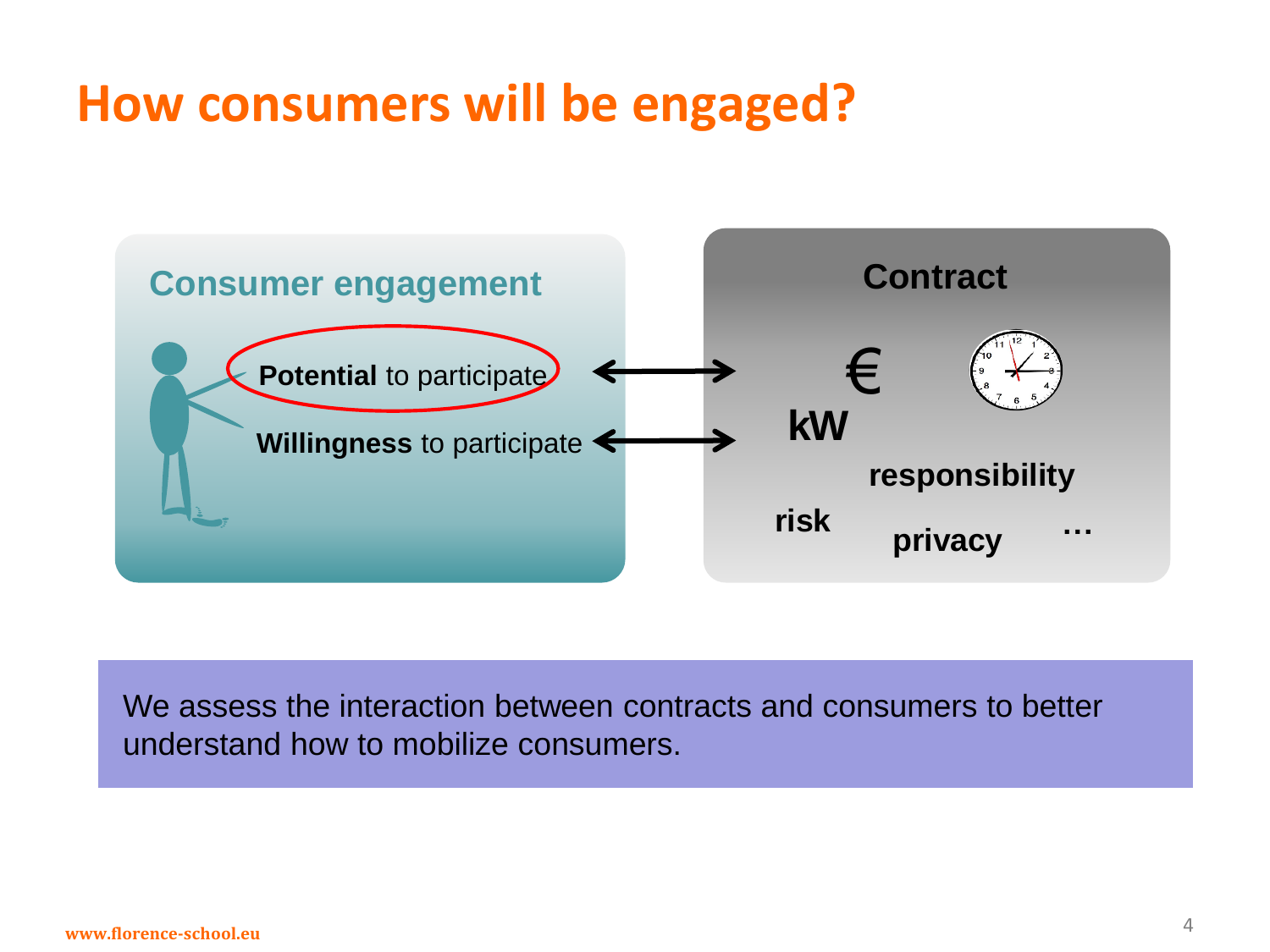# **Consumers' potential to participate in active demand response**

- Not only about the smart appliances
- But also about the way they use the 'smart' and 'dumb' appliances
- Assessment tool: Characterization of load mix



#### **Load**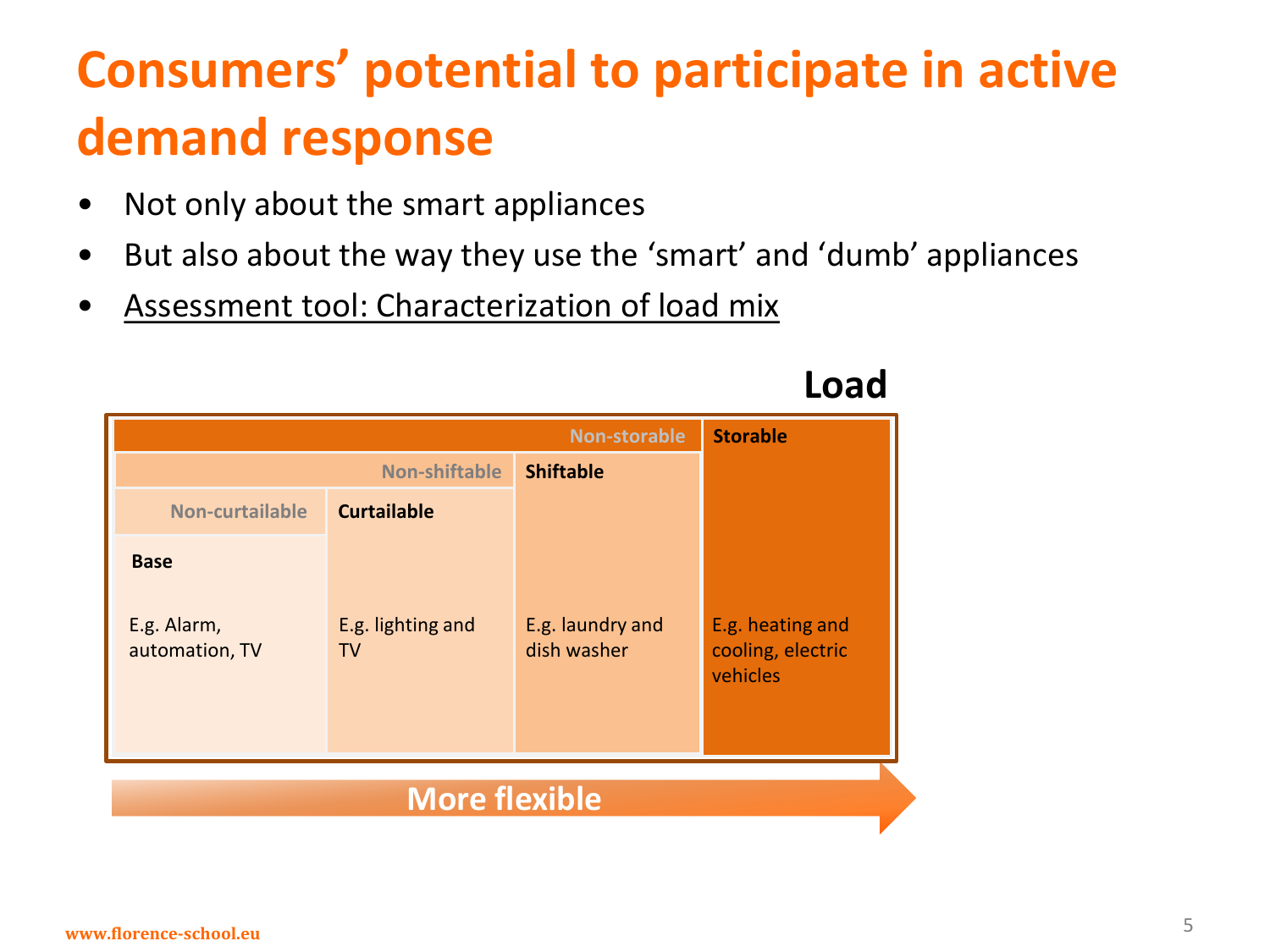### **Assessment tool: load mix**

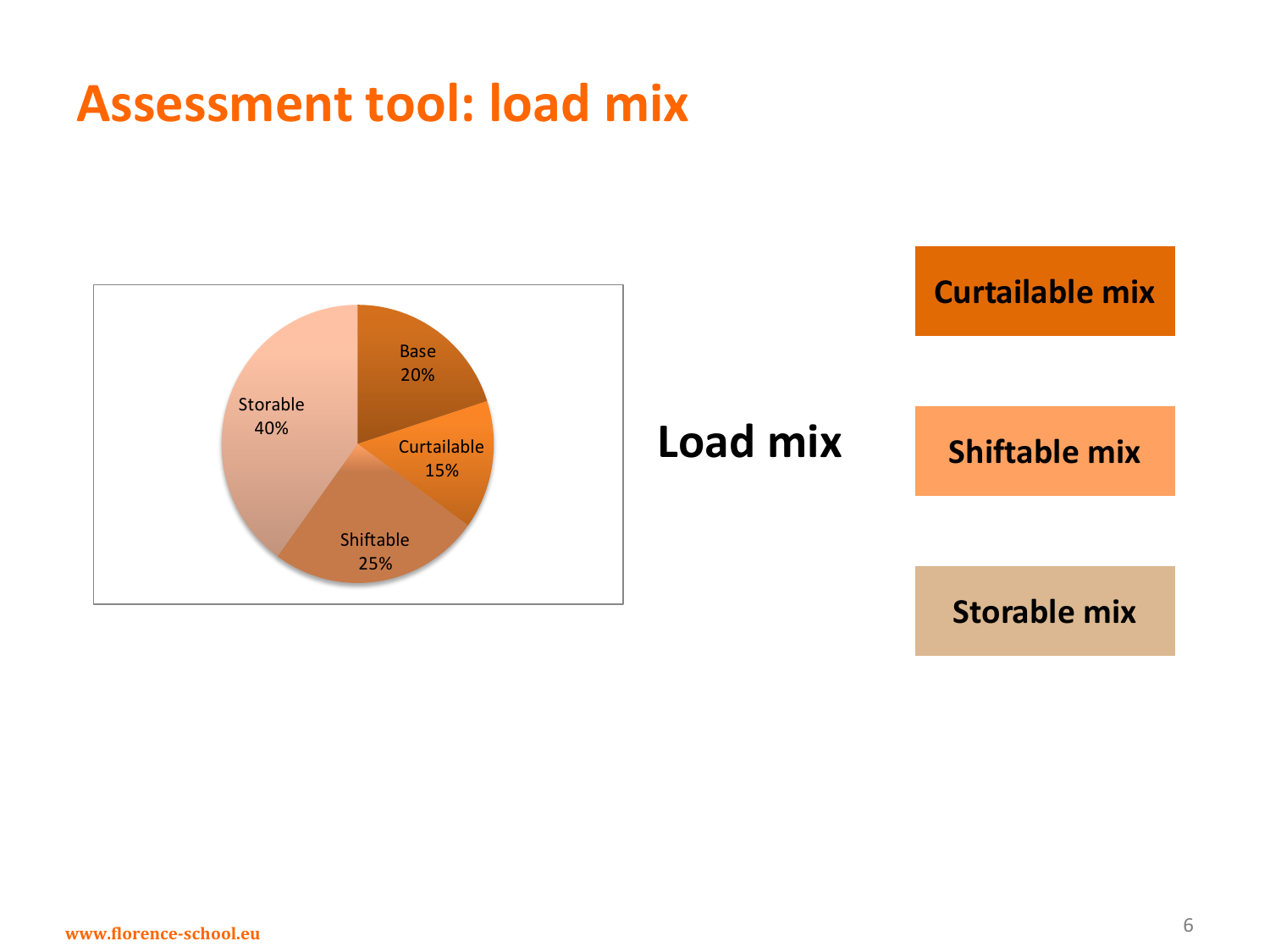### **Interaction between load mix and demand response contracts**

**5 contract types**

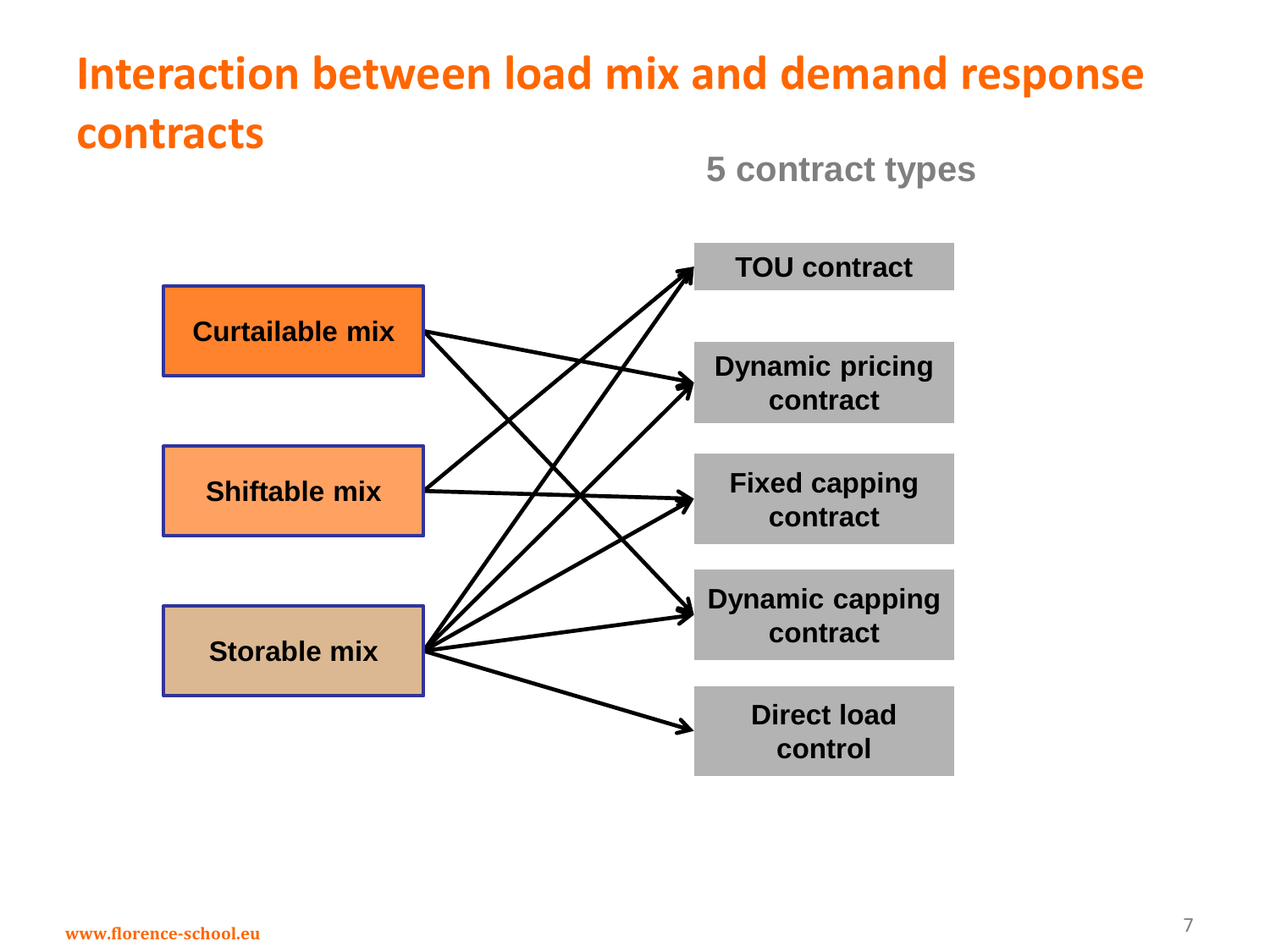# **How consumers will be engaged?**

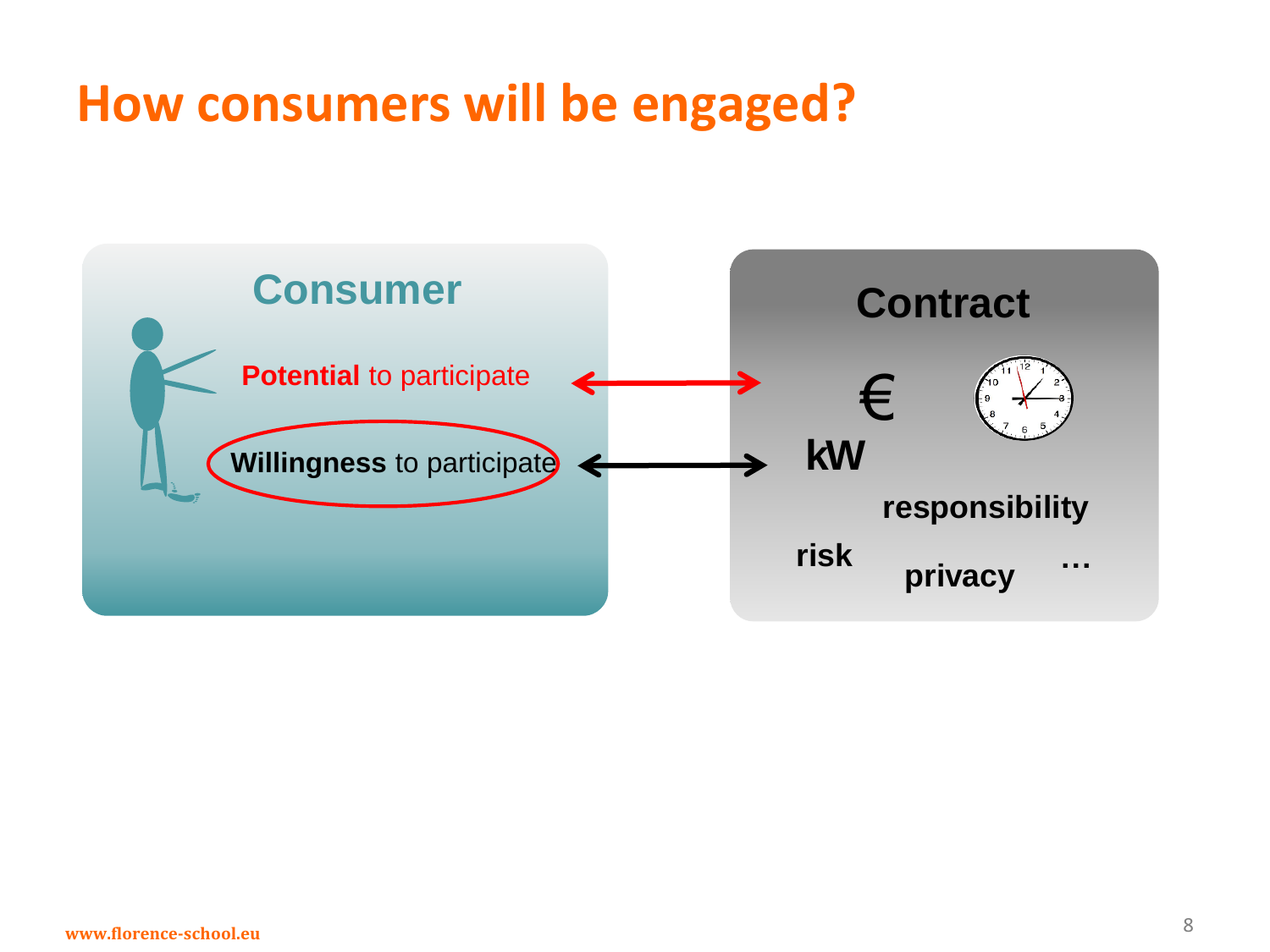### **Consumers' willingness to participate in active demand response**

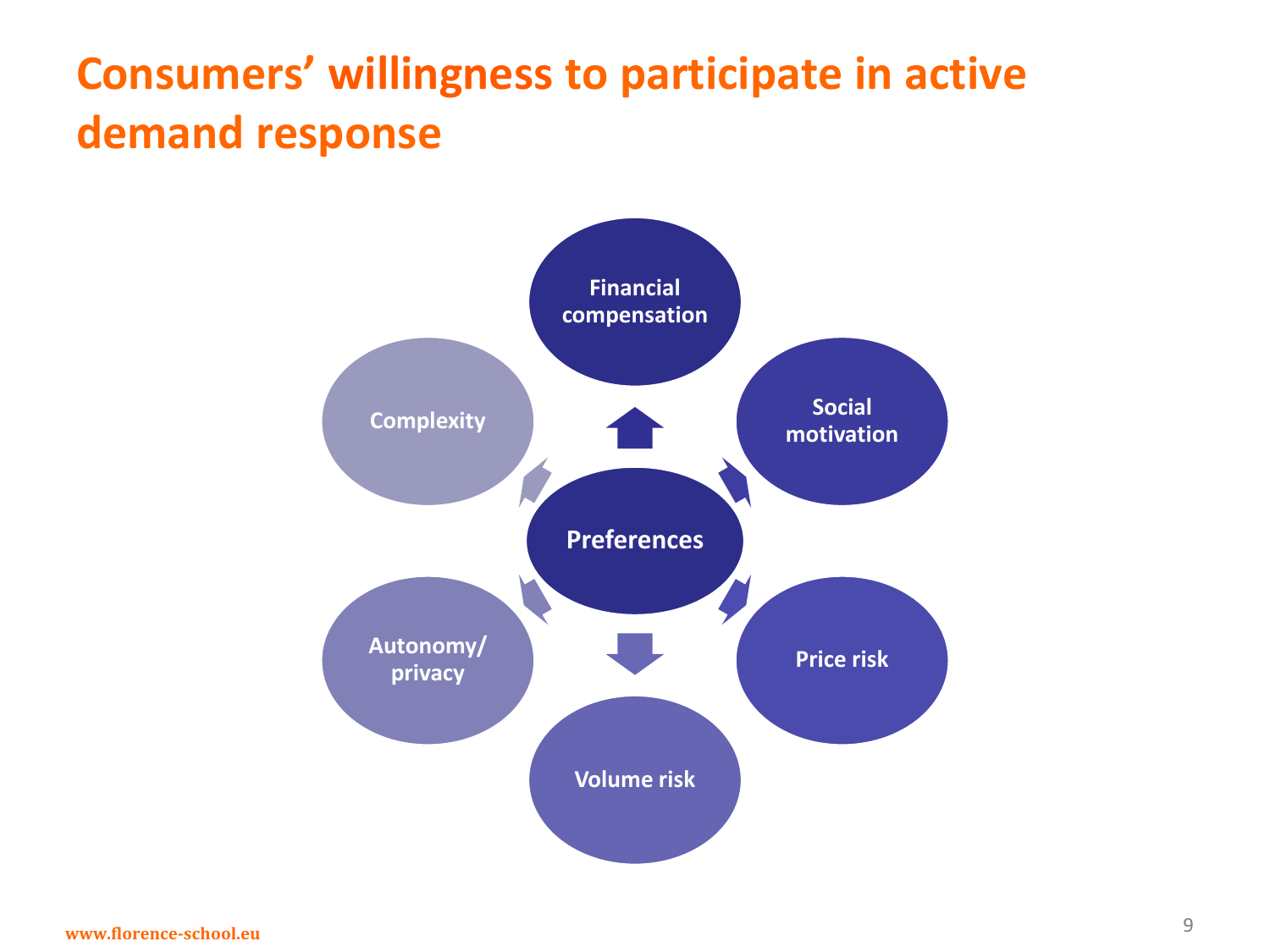### **Interaction between consumer preferences and demand response contracts**

| <b>Contract</b>                | <b>Preferences</b> |                    |                   |                                  |                                  |  |
|--------------------------------|--------------------|--------------------|-------------------|----------------------------------|----------------------------------|--|
|                                | <b>Price Risk</b>  | <b>Volume risk</b> | <b>Complexity</b> | Autonomy/<br><b>Privacy loss</b> | <b>Financial</b><br>compensation |  |
| <b>TOU</b>                     | Low                | <b>None</b>        | Low               | <b>None</b>                      | <b>Limited</b>                   |  |
| Dynamic<br>pricing             | <b>High</b>        | <b>None</b>        | <b>High</b>       | <b>None</b>                      | <b>High potential</b>            |  |
| Fixed<br>capping<br>contract   | <b>None</b>        | Low                | <b>High</b>       | Limited                          | Limited                          |  |
| Dynamic<br>capping<br>contract | <b>None</b>        | <b>High</b>        | <b>High</b>       | <b>Limited</b>                   | <b>High potential</b>            |  |
| Direct load<br>control         | <b>None</b>        | <b>None</b>        | <b>None</b>       | <b>High</b>                      | <b>High potential</b>            |  |

#### **Lots of trade-offs**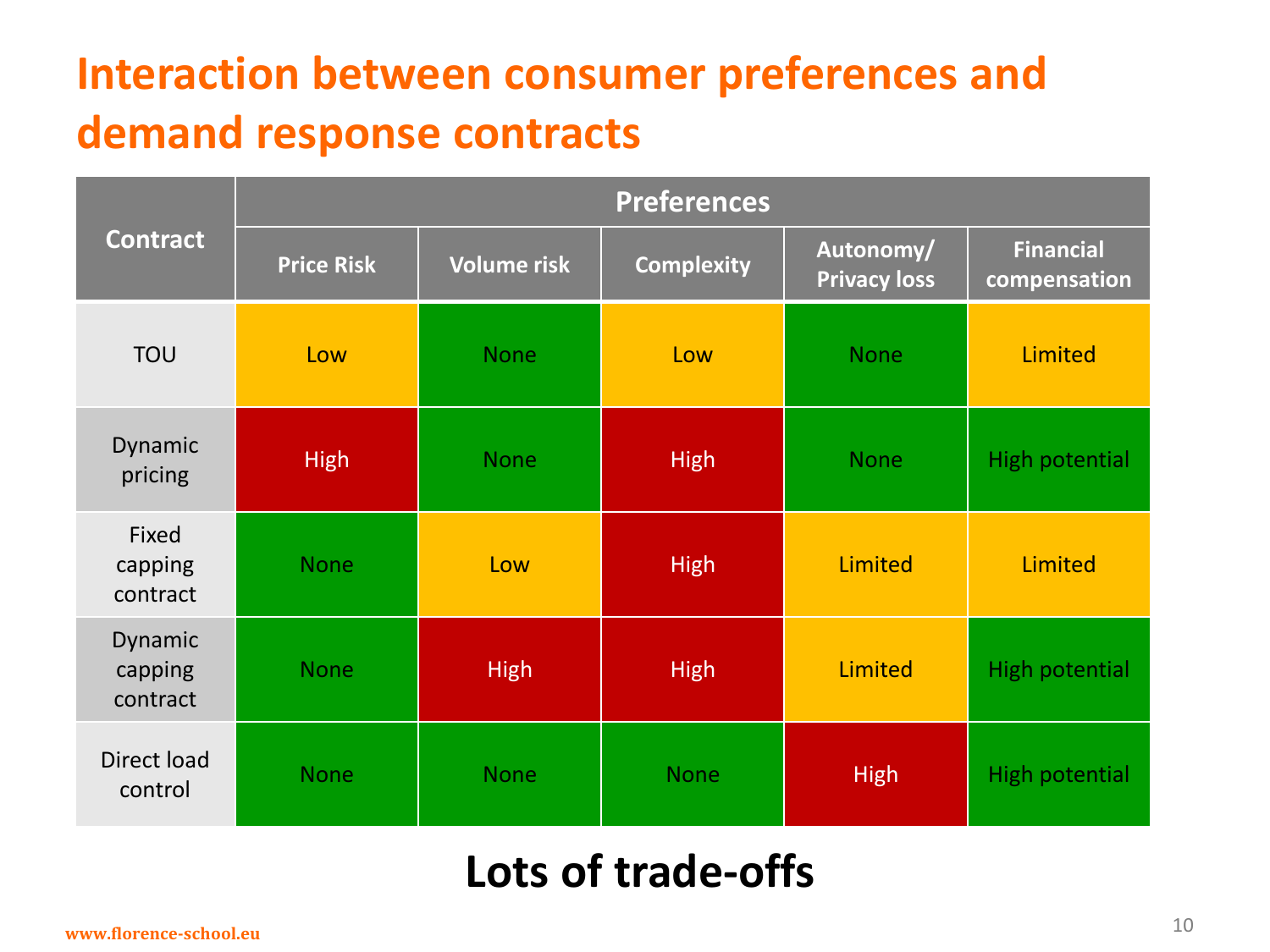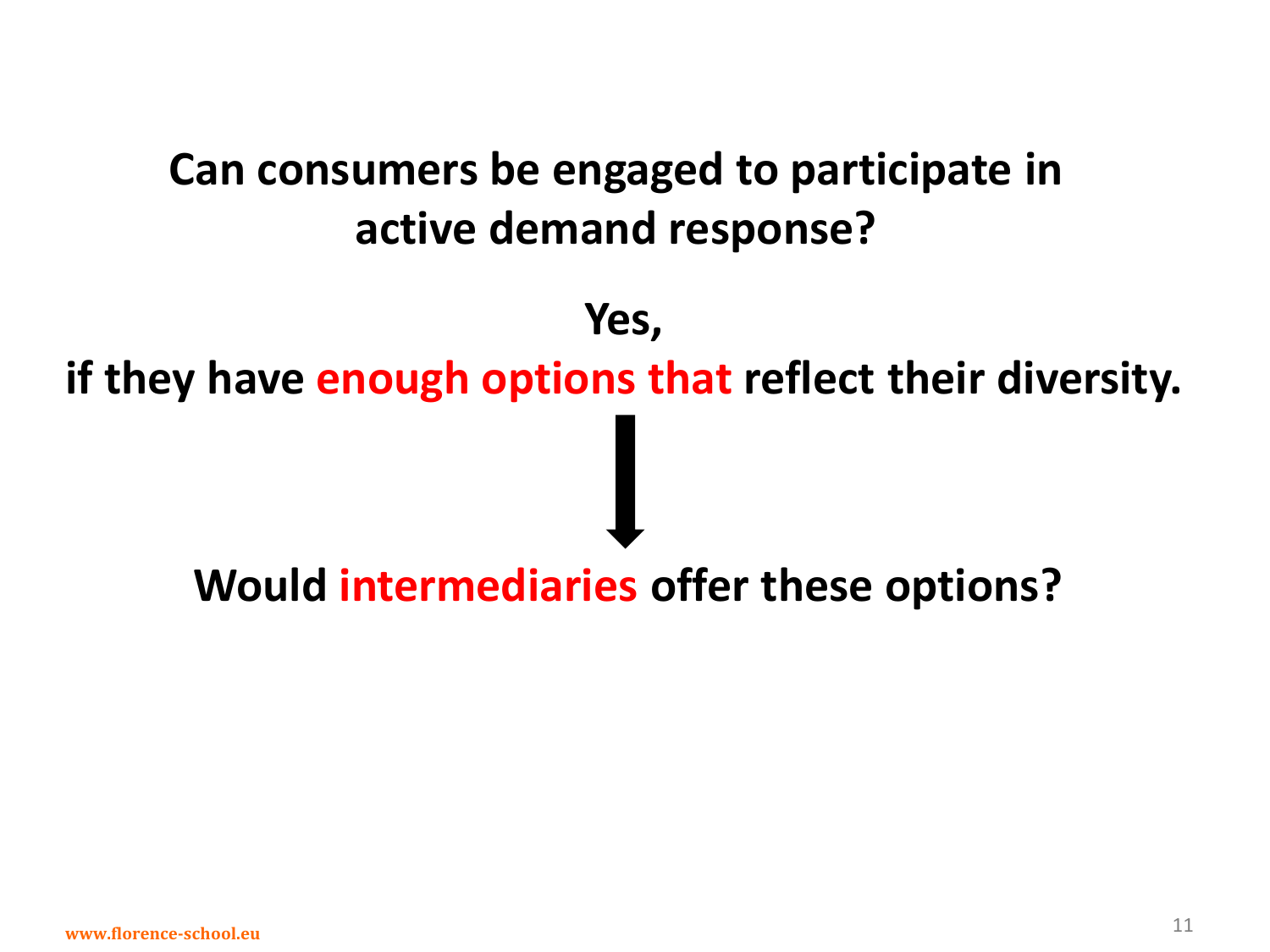# **How DR intermediary get value out of DR contracts**

#### Demand response services

|                                     | <b>Structural</b><br>congestion | <b>Portfolio</b><br>optimisation | <b>Occasional</b><br>congestion | <b>Balancing</b><br>services | <b>Ancillary</b><br>services |
|-------------------------------------|---------------------------------|----------------------------------|---------------------------------|------------------------------|------------------------------|
| <b>Time of Use</b><br>(TOU) pricing |                                 |                                  |                                 |                              |                              |
| <b>Fixed load</b><br>capping        |                                 |                                  |                                 |                              |                              |
| <b>Dynamic</b><br>pricing           |                                 |                                  |                                 |                              |                              |
| <b>Dynamic load</b><br>capping      |                                 |                                  |                                 |                              |                              |
| <b>Direct load</b><br>control       |                                 |                                  |                                 |                              |                              |

#### **For different DR contracts to emerge, DR services need to be correctly valued.**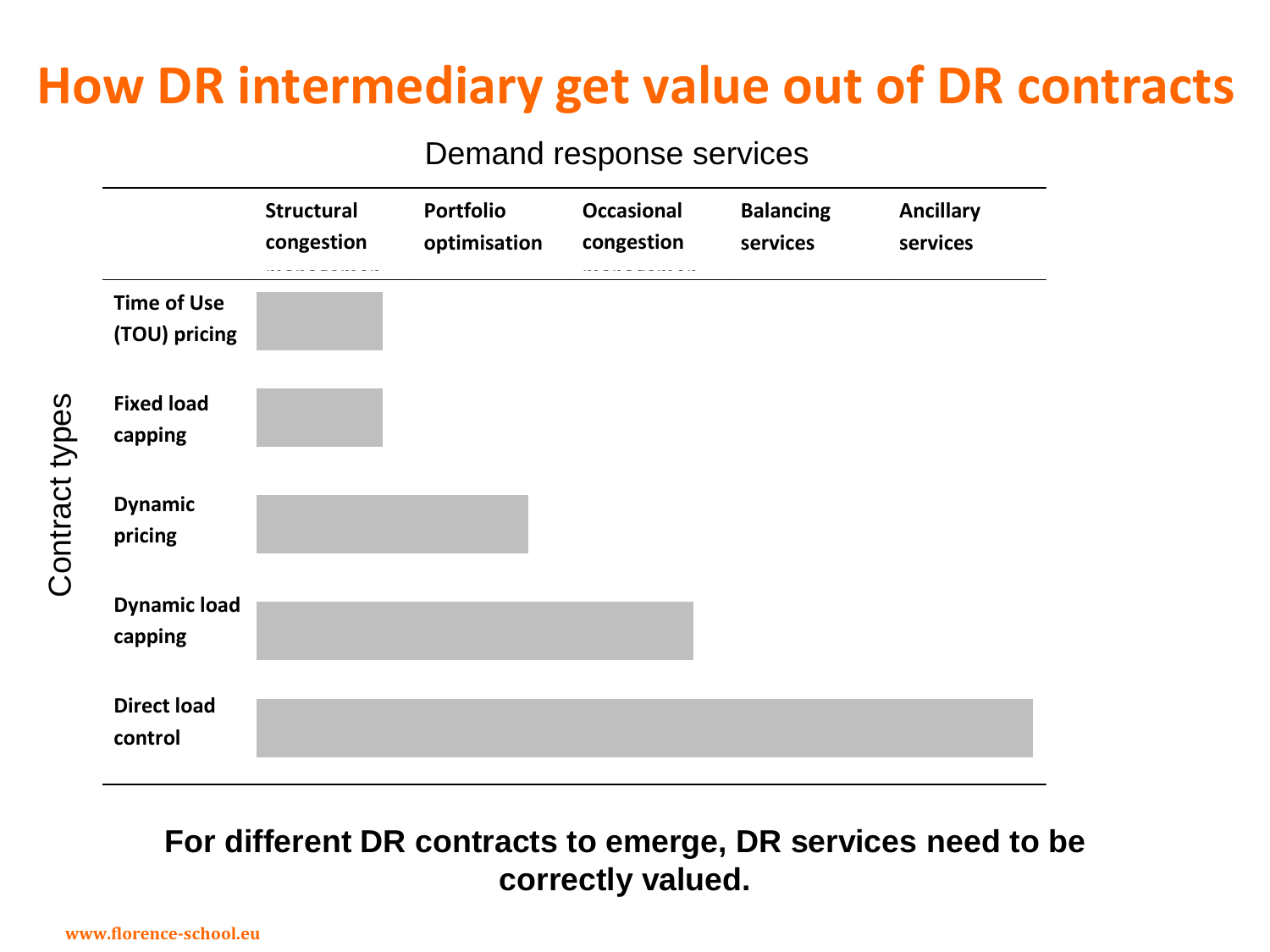# **Distorted valorization of demand response**

- Demand response is undervalued because:
	- The wholesale markets (including day-ahead and balancing markets, ancillary services market, and sometimes capacity markets) are not fully open to demand response.
	- The way balancing markets are organized today often involves the socialization of some of the costs among grid users.
- Demand response is overvalued in case:
	- The aggregators assume partial or no balancing responsibility. Risk of distorting the price formation in the wholesale markets.

#### **The good market design is the one that gets the value 'right'.**